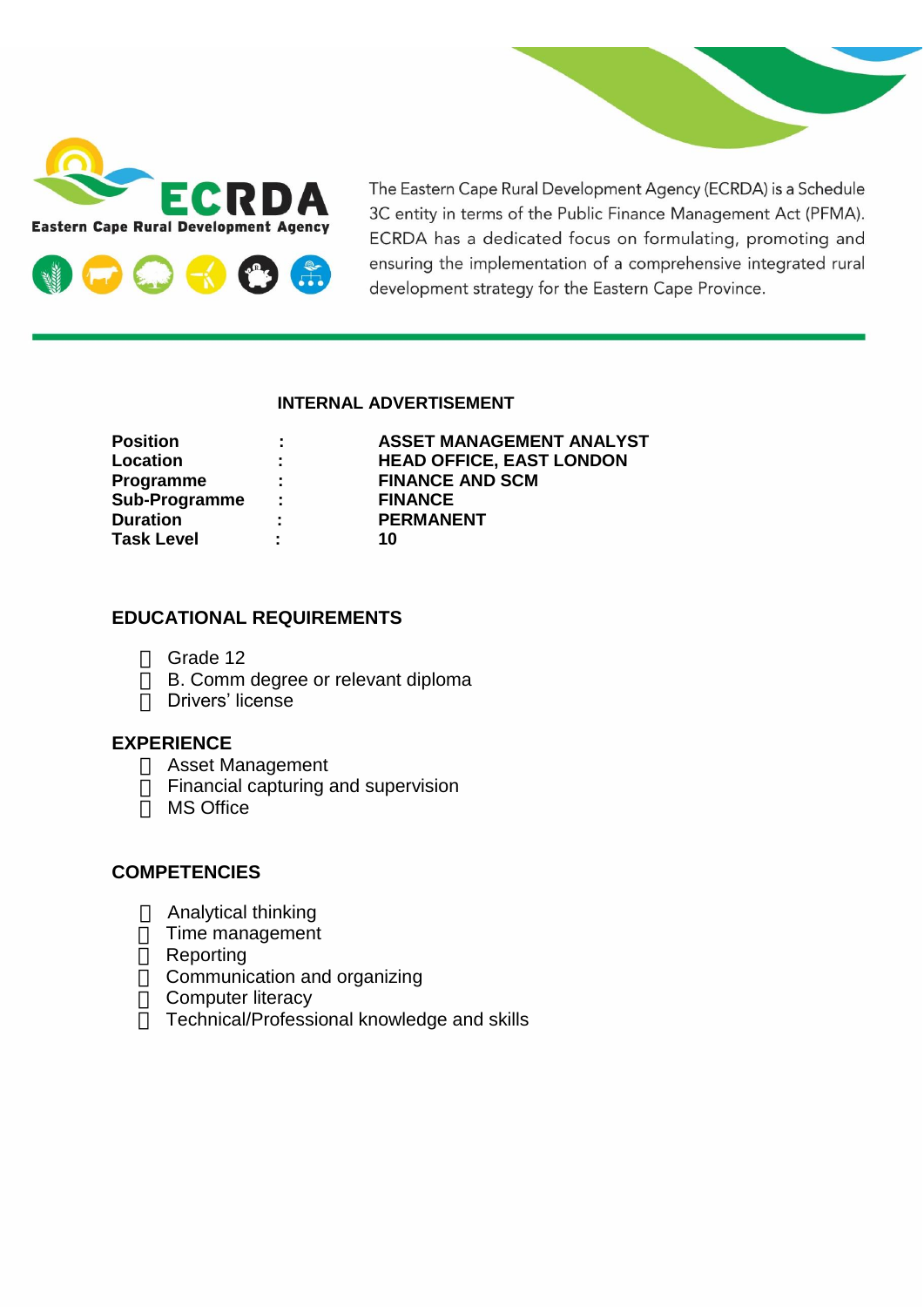# **KEY PERFORMANCE AREAS**

| 1 | Asset<br>Management  | ▯<br>$\Box$    | Develop and maintain the asset register for the Agency<br>Participate in the development and deployment of asset |
|---|----------------------|----------------|------------------------------------------------------------------------------------------------------------------|
|   |                      |                | management solutions (i.e. tools, services, processes)                                                           |
|   |                      | $\Box$         | Facilitate uptake and influence understanding of asset                                                           |
|   |                      |                | management technical concepts within the Agency, by promoting                                                    |
|   |                      |                | and facilitating asset sharing and use of asset solutions                                                        |
|   |                      | $\Box$         | Perform asset management activities mainly to ensure content is                                                  |
|   |                      |                | available and/or contribute to asset management capability                                                       |
|   |                      |                | initiatives or other change initiatives based on business need                                                   |
|   |                      |                | and/or specific skills and experience                                                                            |
|   |                      | $\Box$         | Maintain a register of fuel, maintenance and other related vehicle                                               |
|   |                      |                | expenses. Follow up on any variances                                                                             |
|   |                      |                | Reconcile fixed asset register to GL monthly                                                                     |
| 2 | Asset monitoring     | $\blacksquare$ | Evaluate the condition of assets and the maintenance thereon                                                     |
|   |                      | $\blacksquare$ | Monitor all moving of assets and update the Fixed asset register                                                 |
|   |                      | ٠              | accordingly<br>Maintain a system where individuals are held responsible for the                                  |
|   |                      |                | assets allocated to them and the replacement of lest assets                                                      |
|   |                      | ٠              | Monitor the requisition, order and receiving of new assets                                                       |
|   |                      | ٠              | Capture newly purchased assets on the fixed asset register                                                       |
|   |                      |                | software                                                                                                         |
|   |                      | ٠              | Tag all new assets                                                                                               |
|   |                      | ٠              | Maintain a list of all operating and finance leased assets                                                       |
|   |                      | ٠              | Perform quarterly asset counts. Investigate variances prepare                                                    |
|   |                      |                | monthly reports                                                                                                  |
| 3 | Insurance            | ٠              | Update the insurance schedules with acquired and disposed                                                        |
|   |                      | ٠              | assets                                                                                                           |
|   |                      |                | Log any claims for lost / stolen assets, investigate the matter and<br>submit documents to the insurance company |
| 4 | Maintenance          | $\Box$         | Take responsibility for the maintenance of all assets                                                            |
|   |                      | $\Box$         | Ensure that official assets are only used for company related                                                    |
|   |                      |                | matters                                                                                                          |
|   |                      | П              | Perform vehicle inspections before each trip, monitor vehicle use                                                |
|   |                      |                | and trip authorisation forms                                                                                     |
|   |                      |                | Report misuse of ECRDA assets immediately                                                                        |
| 5 | <b>Best Practice</b> | $\Box$         | Contribute technical expertise to the establishment and                                                          |
|   |                      |                | implementation of process guidelines, best practices and                                                         |
|   |                      |                | standards for assets                                                                                             |
| 6 | Training and         | $\Box$         | Assist in the development of training materials and in the training                                              |
|   | Development          |                | of customer groups in usage of asset management solutions                                                        |
|   |                      |                |                                                                                                                  |
| 7 | Health, Safety       | ٠              | Ensure that Health, Safety and Environment policies and                                                          |
|   | and Environment      |                | procedures are adhered to at all times                                                                           |
|   |                      |                |                                                                                                                  |

The application, which should as minimum contain a covering letter, CV, certified copies of your identity document, qualifications and drivers licence, should be submitted to: